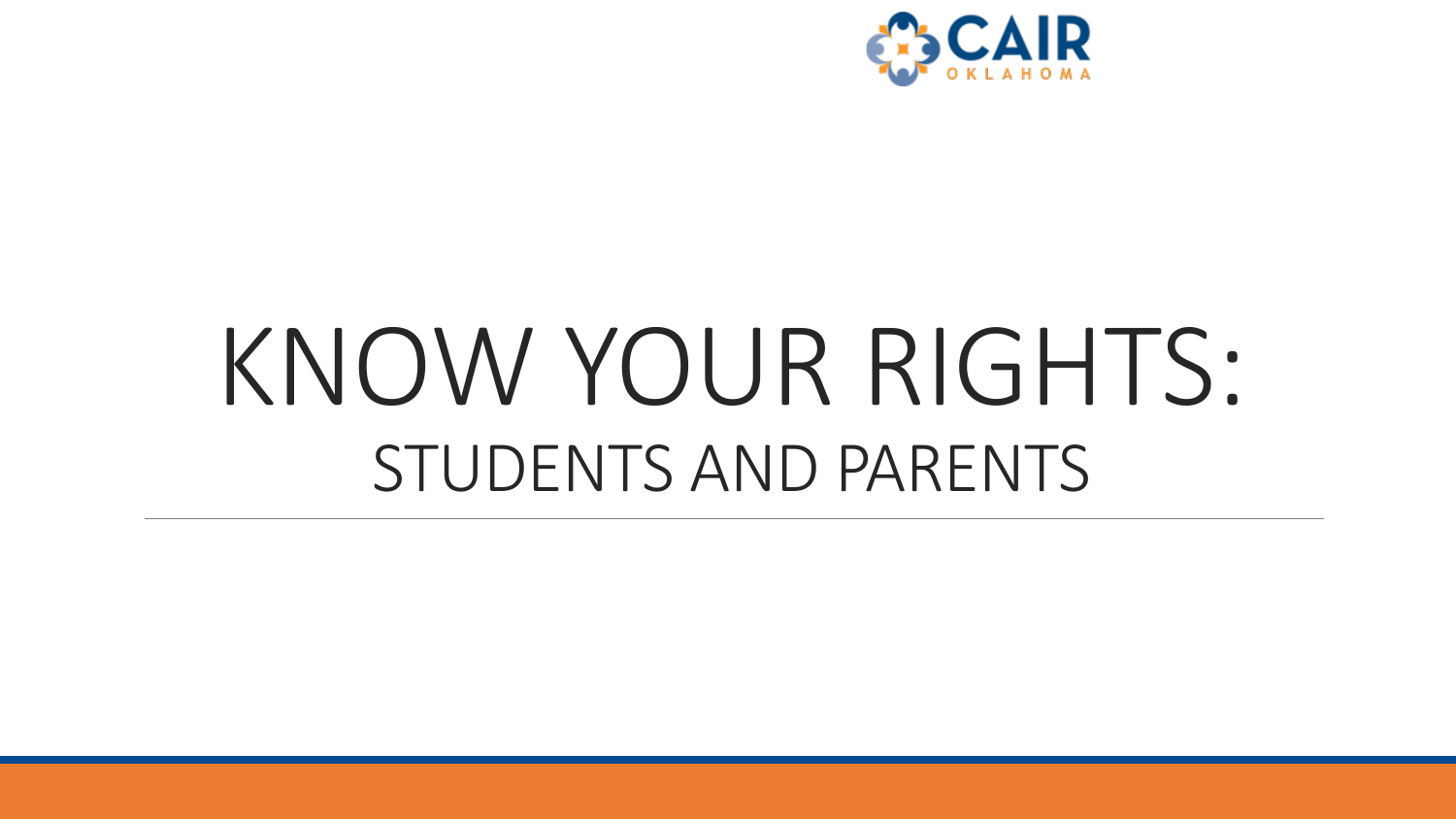

### What we'll cover today:

❑Introduction to Civil Rights

❑What Students and Parents Should Know

❑What To Do if it Happens To You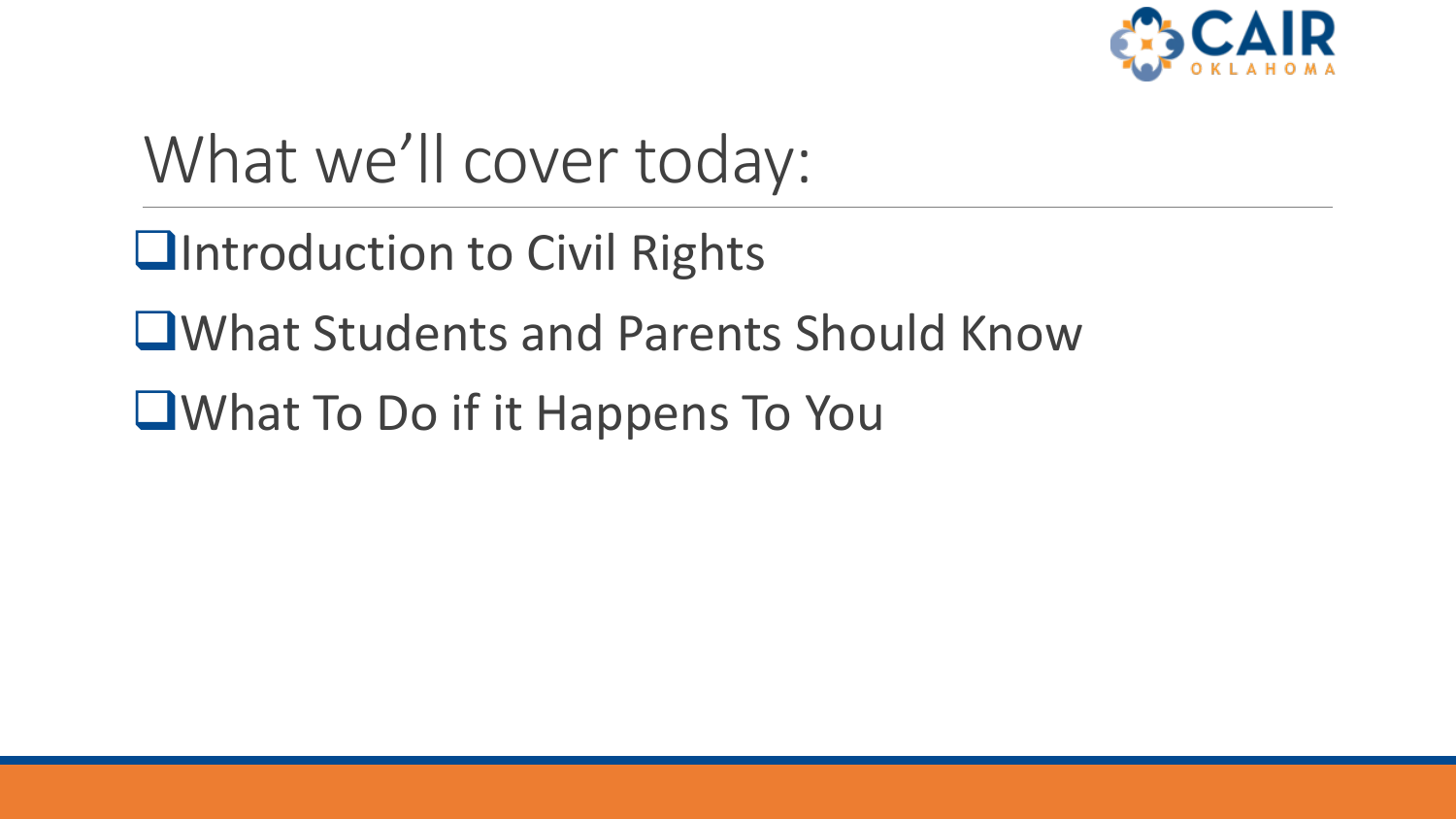

# What are civil rights?

AND WHERE DO THEY COME FROM?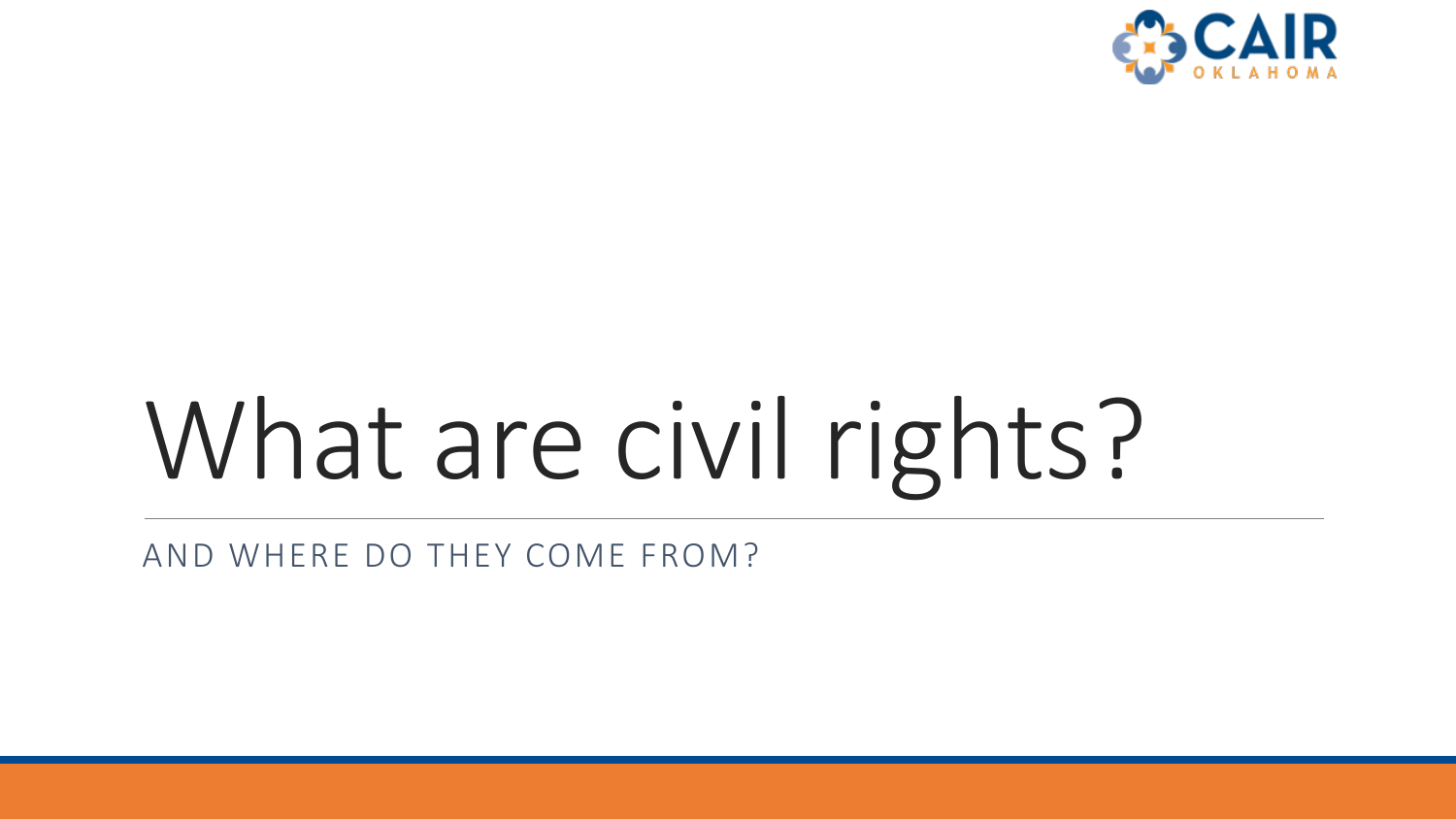

### Prejudice and Discrimination

#### PREJUDICE

#### DISCRIMINATION

A preconceived opinion that is not based on reason or actual experience



The unjust treatment of different categories of people based on prejudice



#### **What is an example of PREJUDICE? What is an example of DISCRIMINATION?**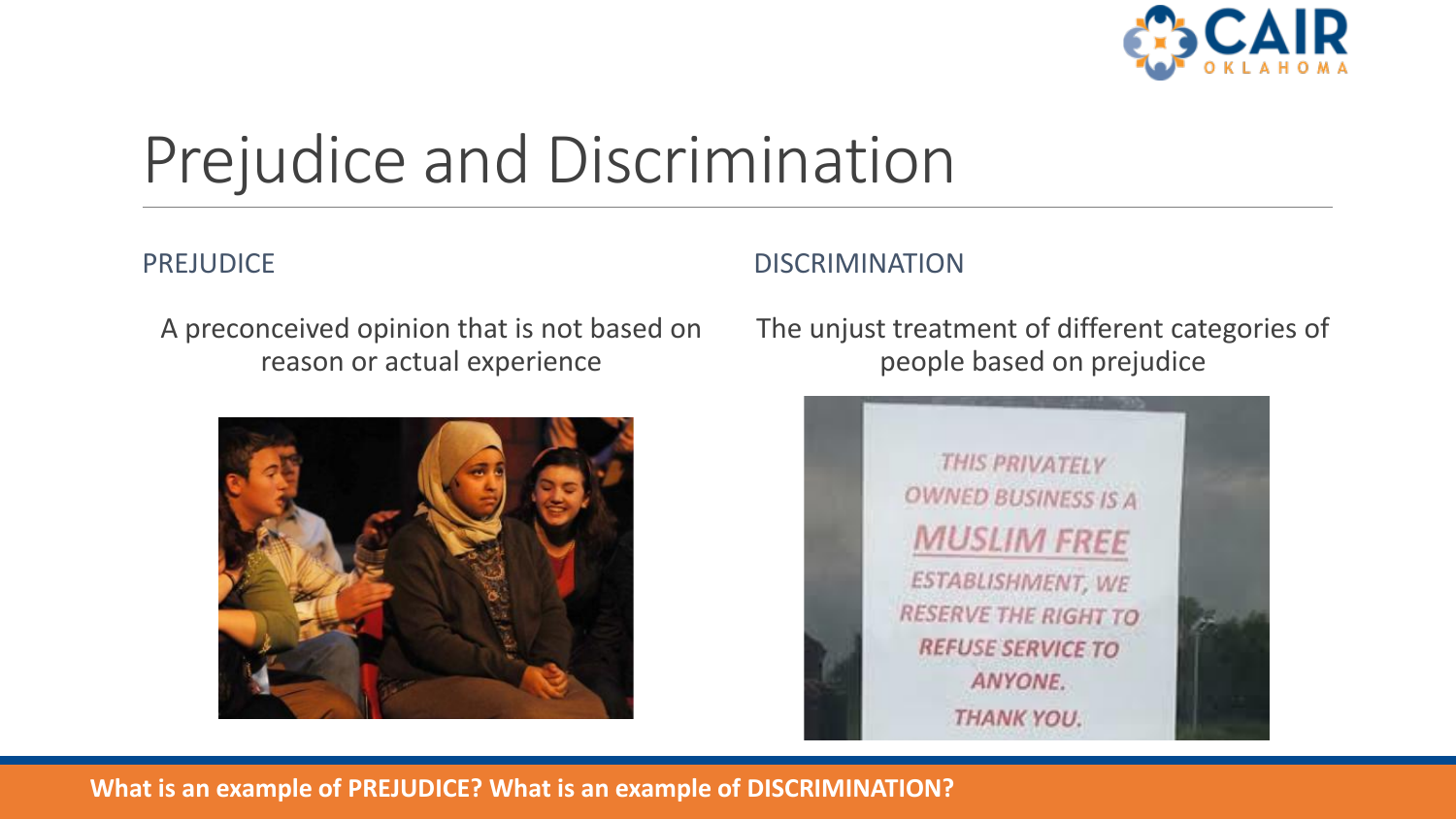

## Sources of Civil Rights:

The Constitution of the United States

- •The Bill of Rights
	- First Amendment
	- Fourth Amendment
	- Fifth Amendment
	- Fourteenth Amendment

**Which of these grants the right to freedom of speech?**

Federal and State Law

- •The Civil Rights Act of 1964
- •The Voting Rights Act of 1965
- •The Fair Housing and Credit Act of 1968
- •Oklahoma Religious Freedom Act



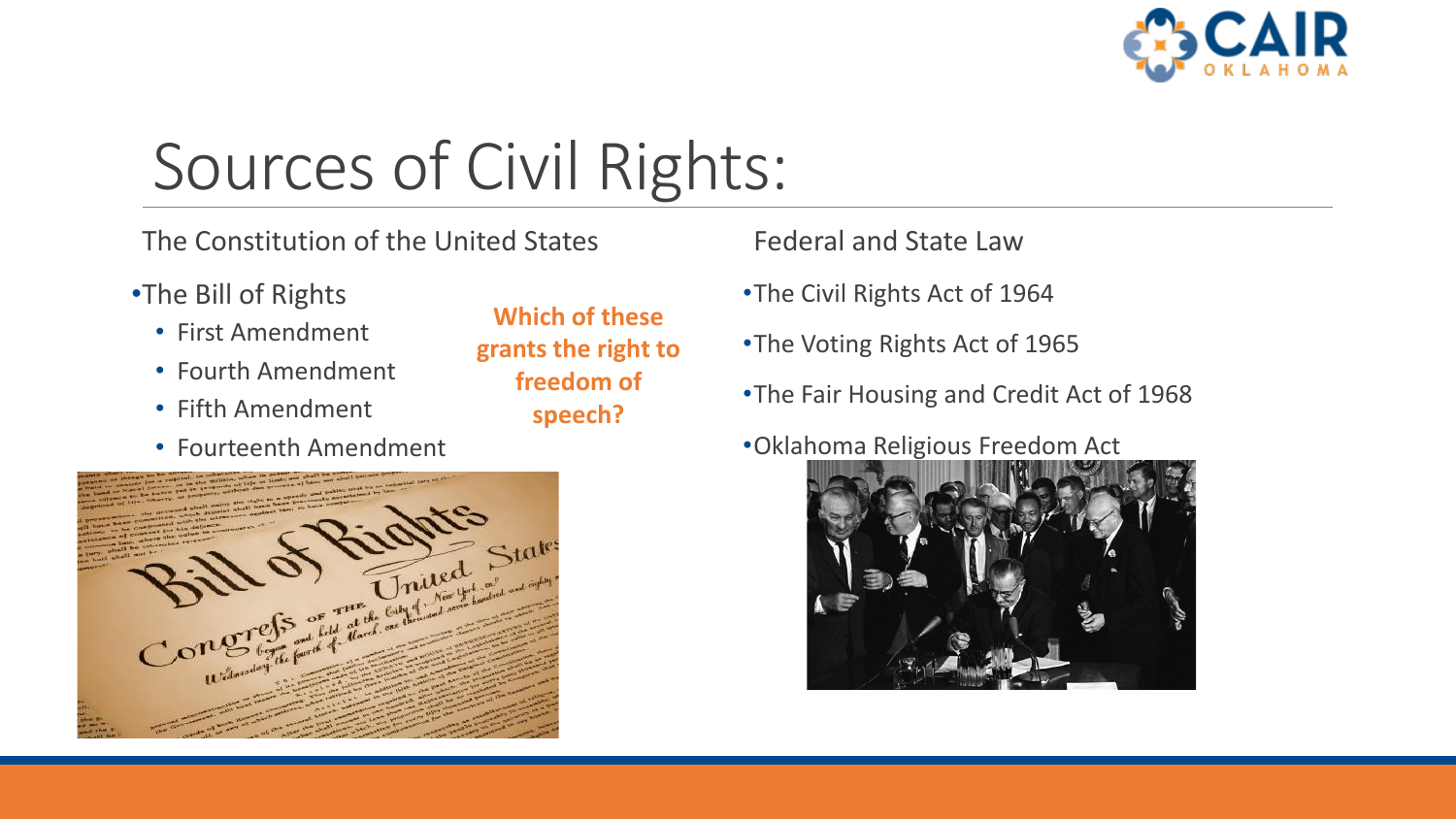

## Sources of Civil Rights

JUDICIAL PRECEDENT

Supreme Court

Federal Courts

State Courts

MAJOR CIVIL RIGHTS CASES:

Brown v. Kansas Board of Education

EEOC v. Abercrombie and Fitch



**Do you know of any other major civil rights cases?**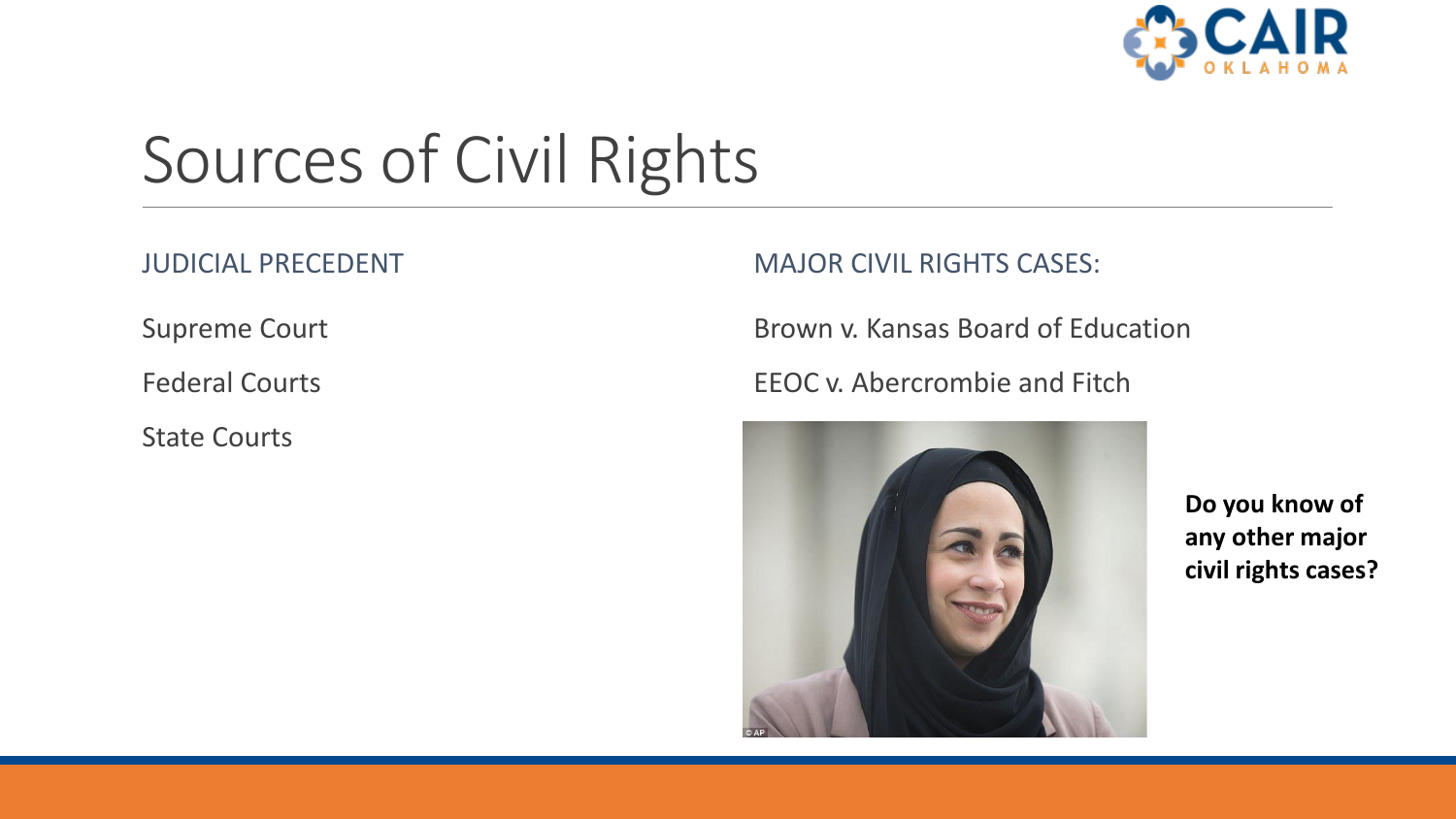

### What are civil rights?



#### FREEDOM OF SPEECH FREEDOM OF RELIGION



**Give an example of FREEDOM OF SPEECH. What are the two parts of the First Amendment?**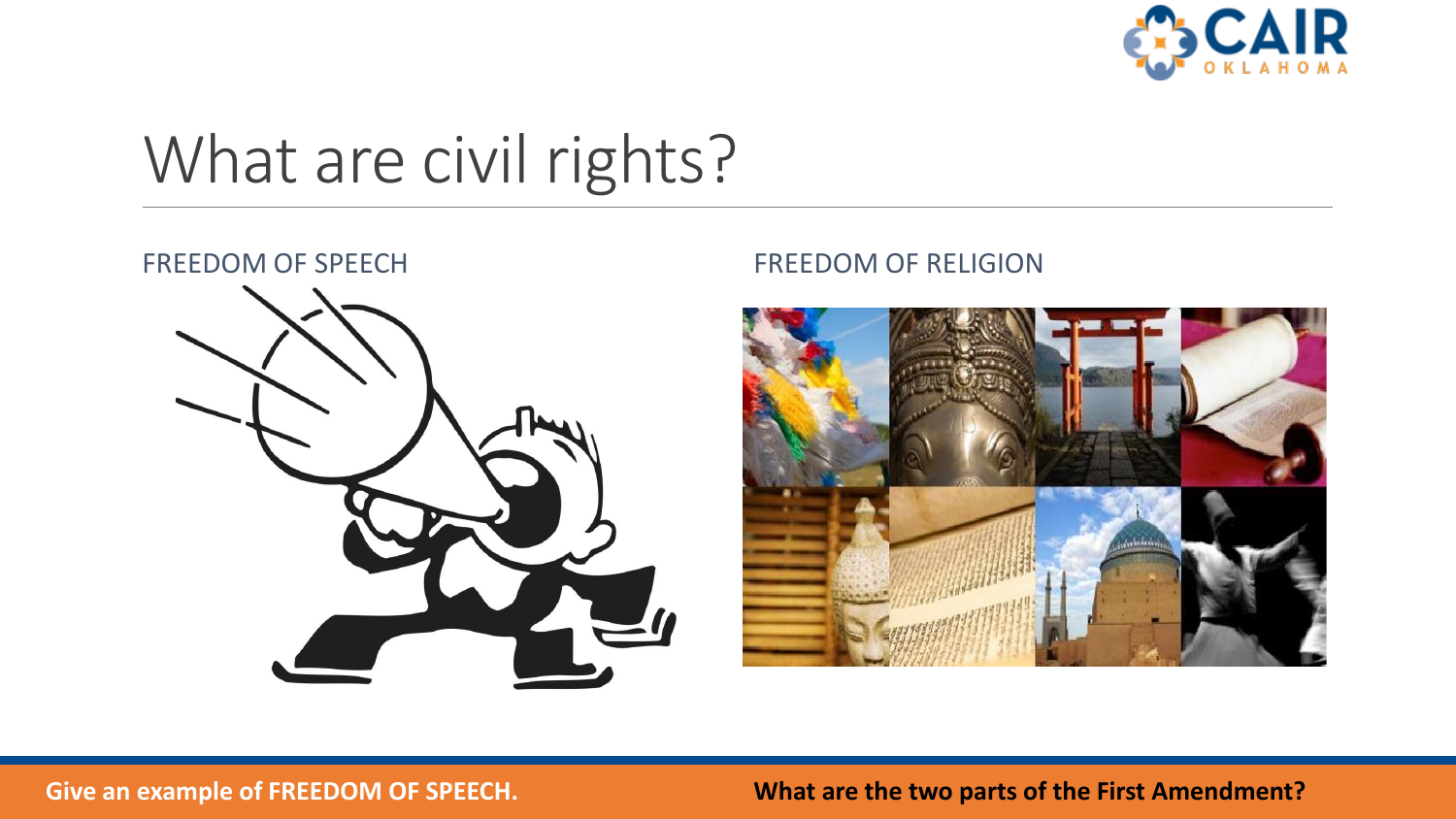

# What You Should Know

WHAT ARE MY CIVIL RIGHTS AS A STUDENT OR PARENT?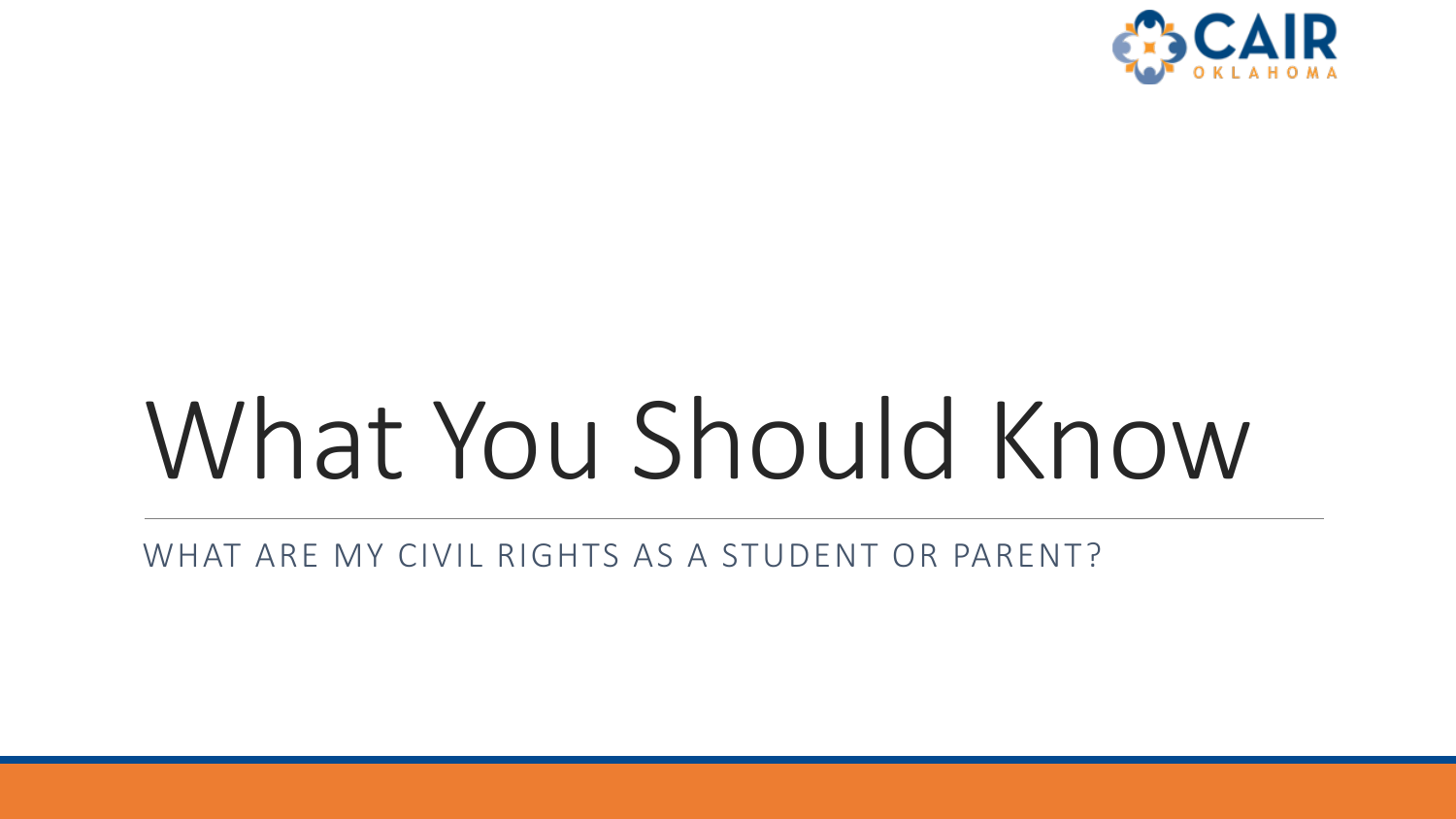

### Prayer Breaks

You have the right to take short breaks for daily prayers.

You MAY be able to get a break for Jummah prayers – in certain circumstances.

Student-led prayer should be allowed as long as it is not disruptive.

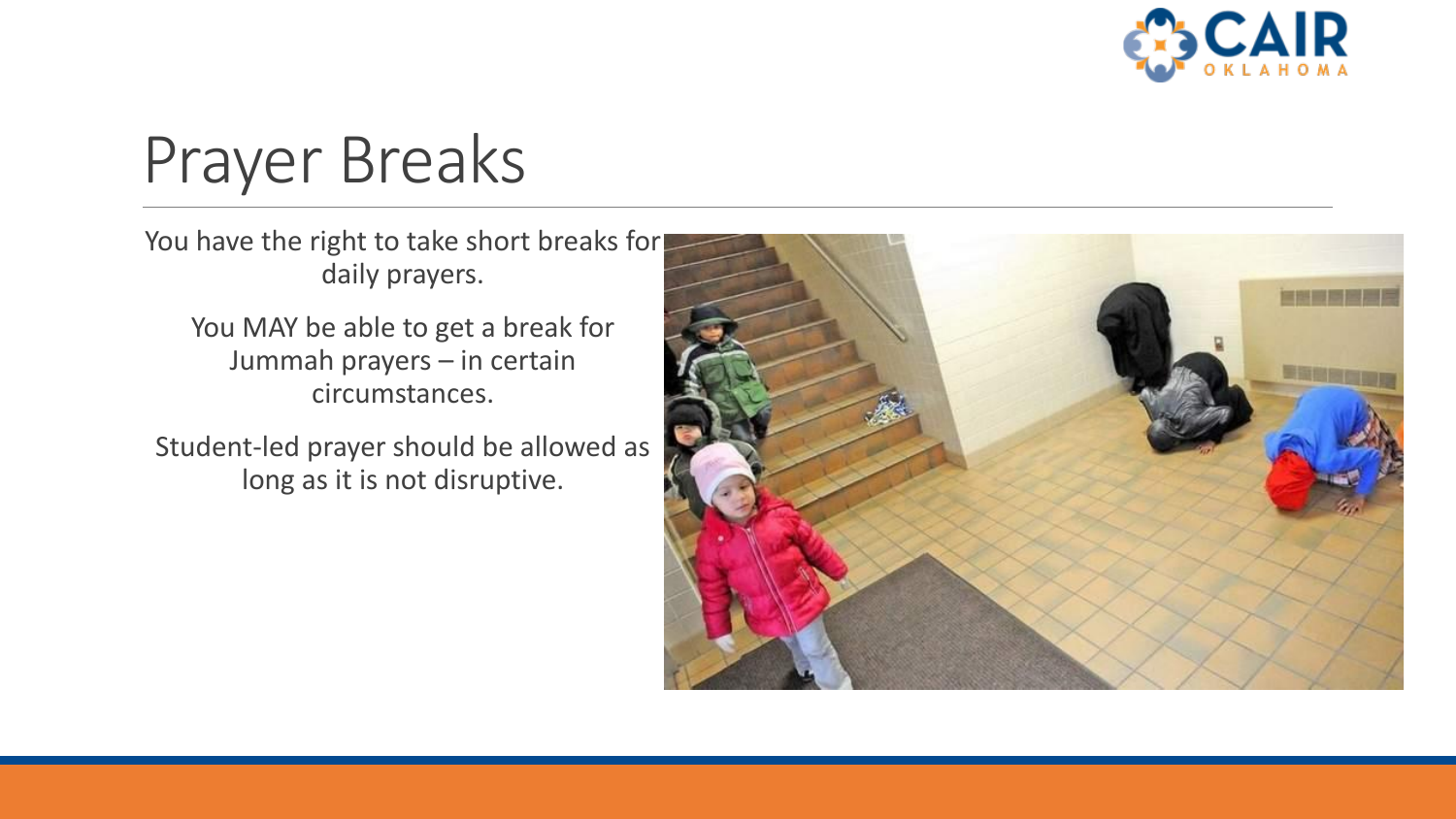

#### Holidays



You should be able to take time off school for religious holidays.

Be sure to inform your teachers ahead of time and in writing.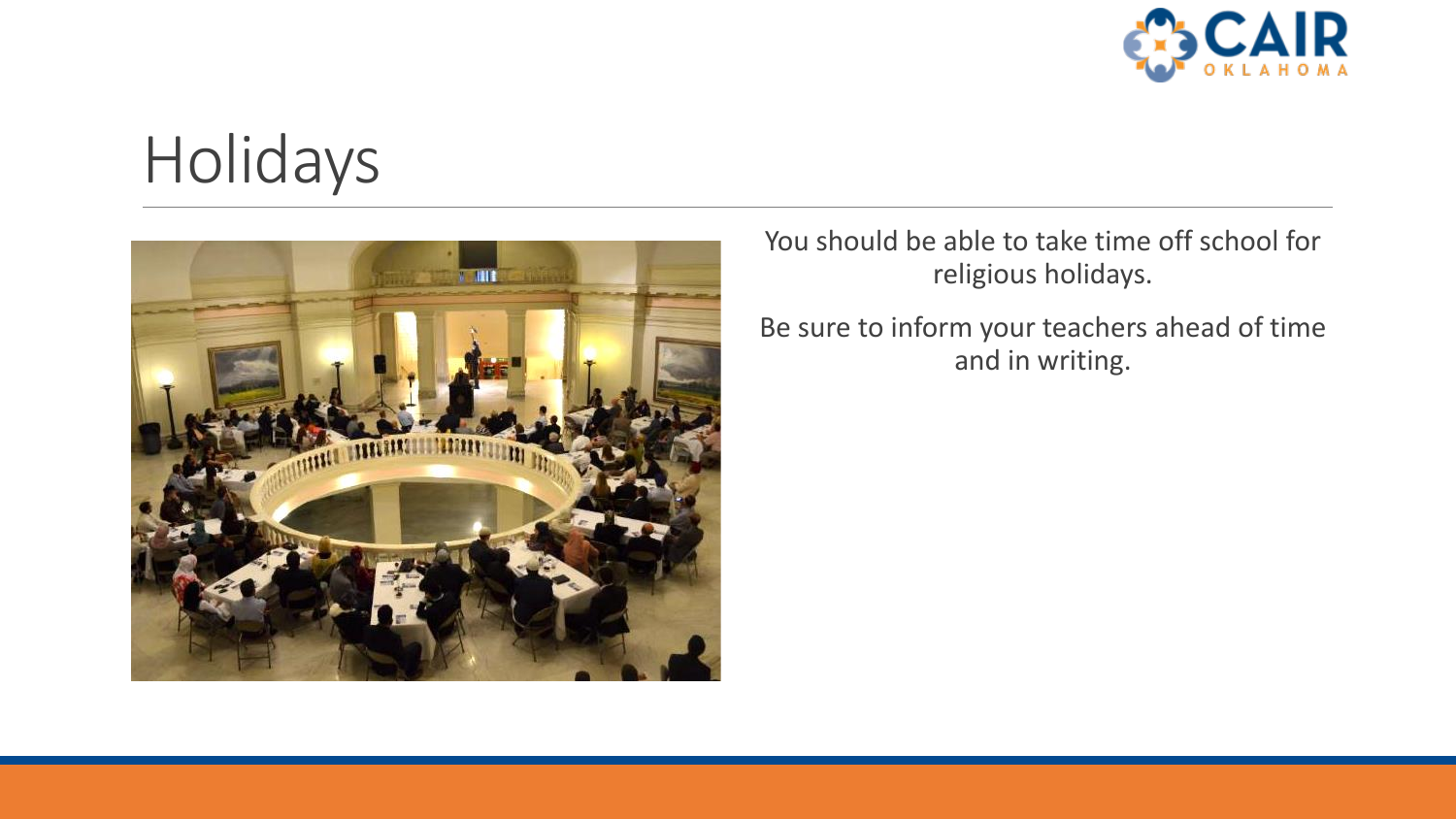

### Extracurricular Activities

#### EQUAL ACCESS

#### ATTENDANCE REQUIRED?

If the school grants ANY religious group time and resources, they must also grant them to Muslim students.

The school may not force you to participate in before- or after-school religious events.



**What extracurricular events do YOU like to participate in?**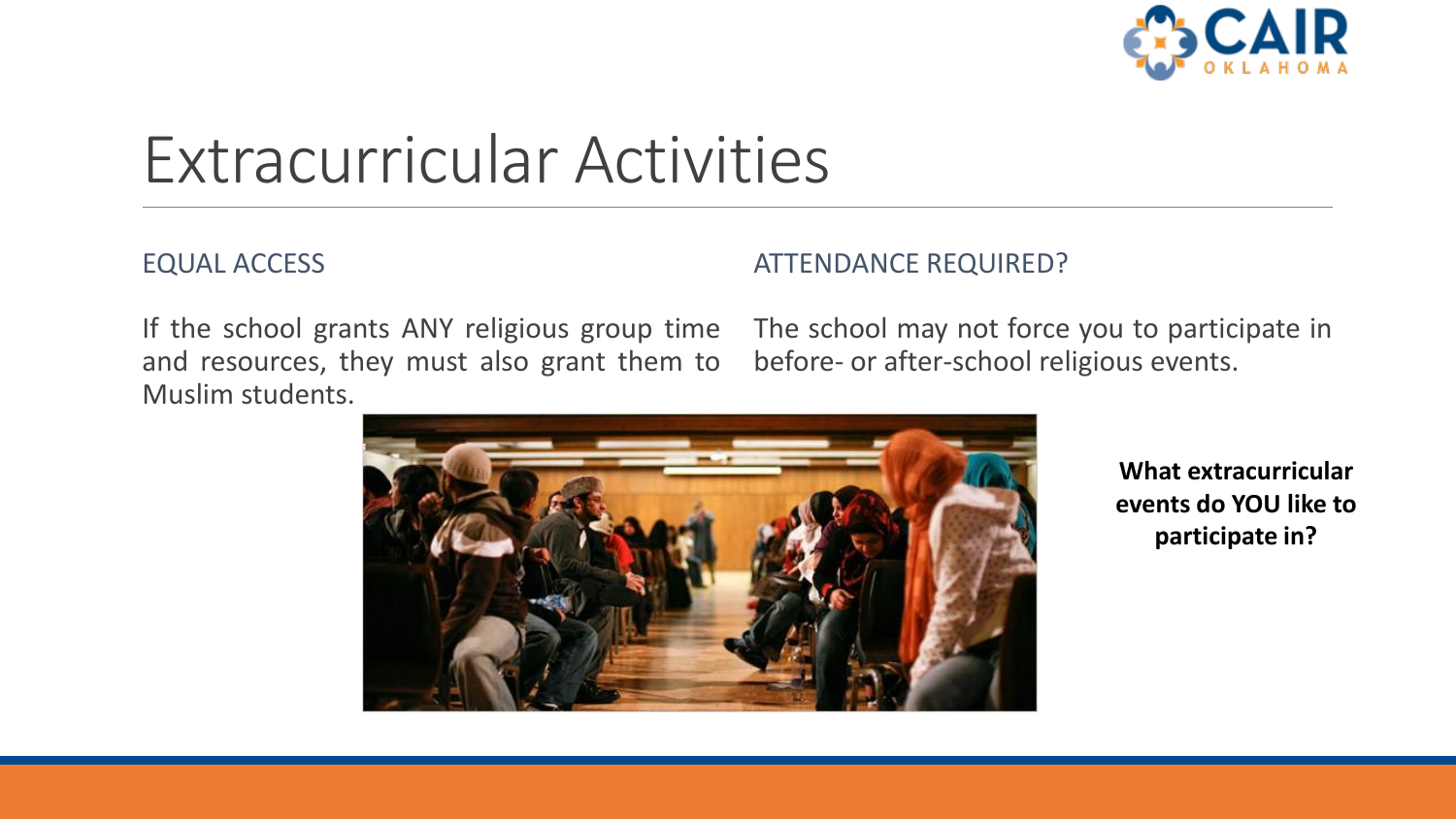

## Clothing

You have the right to wear clothing mandated by your religion.

You have the right to accommodations for gym activities that require a change of clothes.

You have the right to wear clothing that has a religious message IF other clothes with similar messages are allowed.

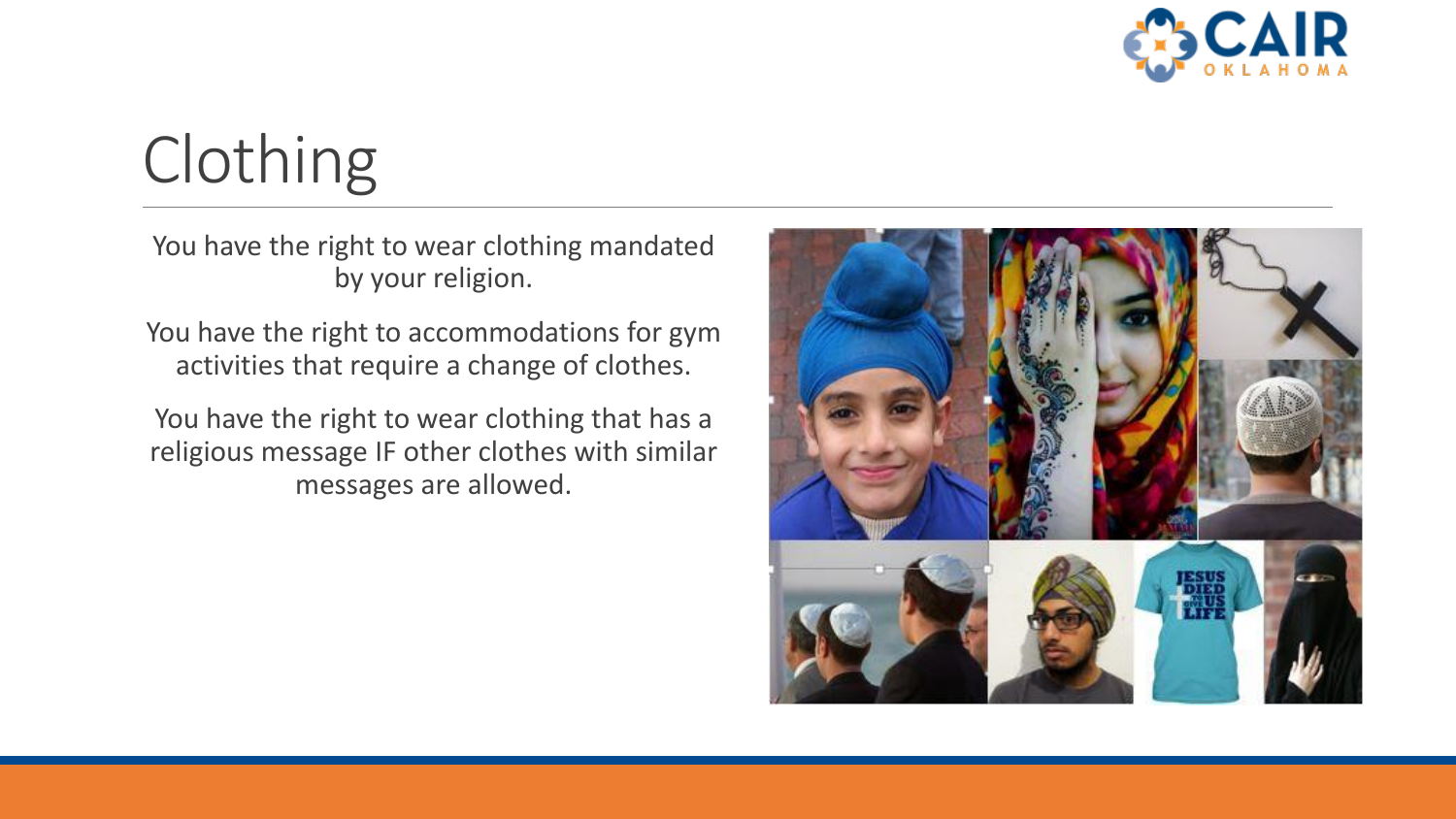

## Religious Speech

#### INFORMING OTHERS

You have the right to discuss your religion with other students as long as it is not disruptive.

You can express your religion in artwork, reports, or homework.



#### BEING EXCUSED

If a discussion or activity is religiously objectionable, you may be excused from it.

You cannot be forced to participate in a religious or anti-religious activity.

Outsiders should not have access to students to hand out religious materials.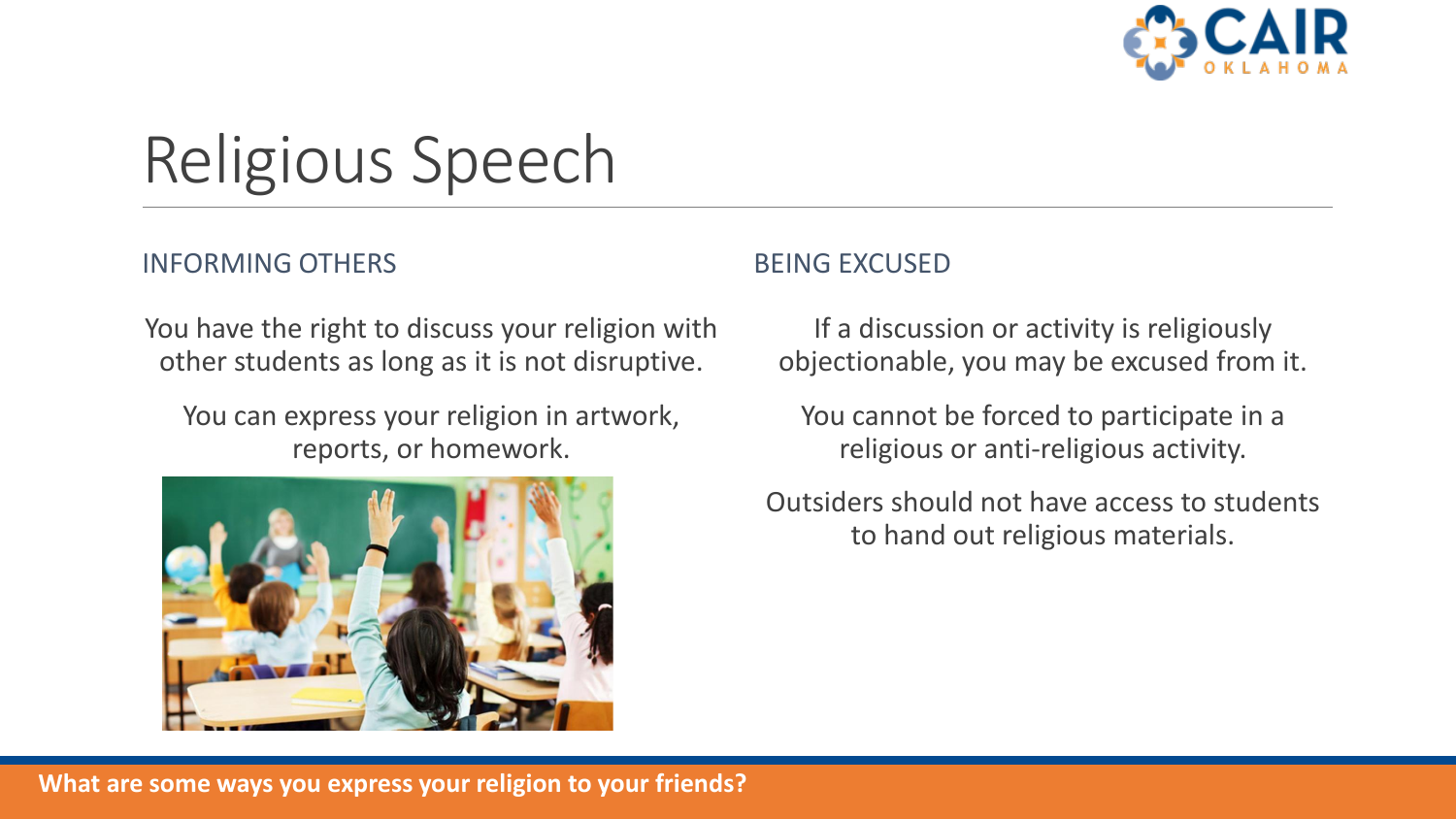

## Bullying

You have the right to be free from harassment, bullying, and violence on the basis of your race, color, religion, or national origin.

Your school has an obligation to ensure that you enjoy a non-hostile learning environment.

You also have the right to make a complaint about harassment or discrimination without fear of retaliation.

**Have you ever experienced bullying because of your race, religion, color, or national origin?**



**What are some ways that you can respond if you see someone being bullied?**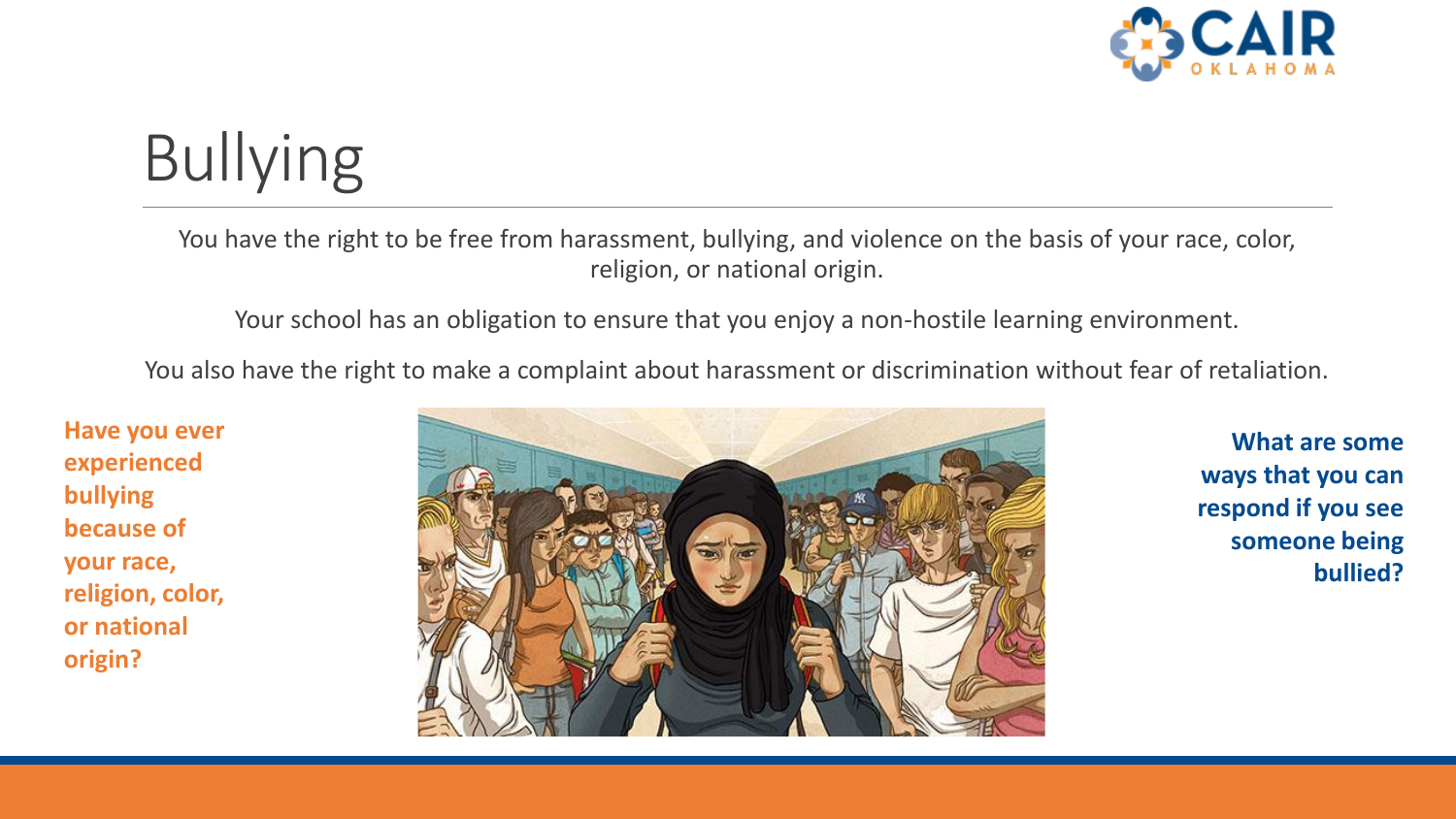

# How to Protect Your Rights

WHAT TO DO IF IT HAPPENS TO YOU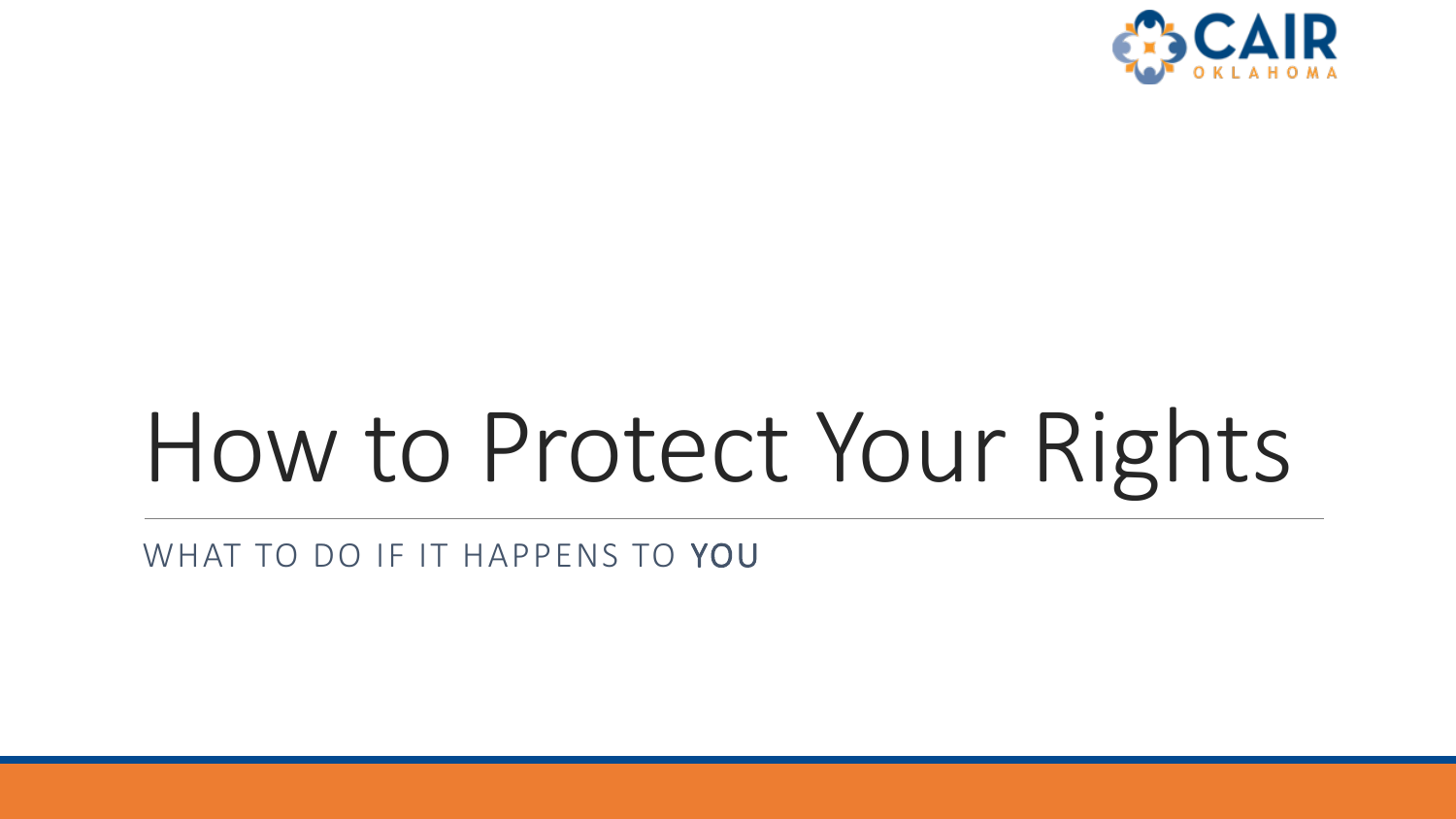

#### 1. Remain calm and polite.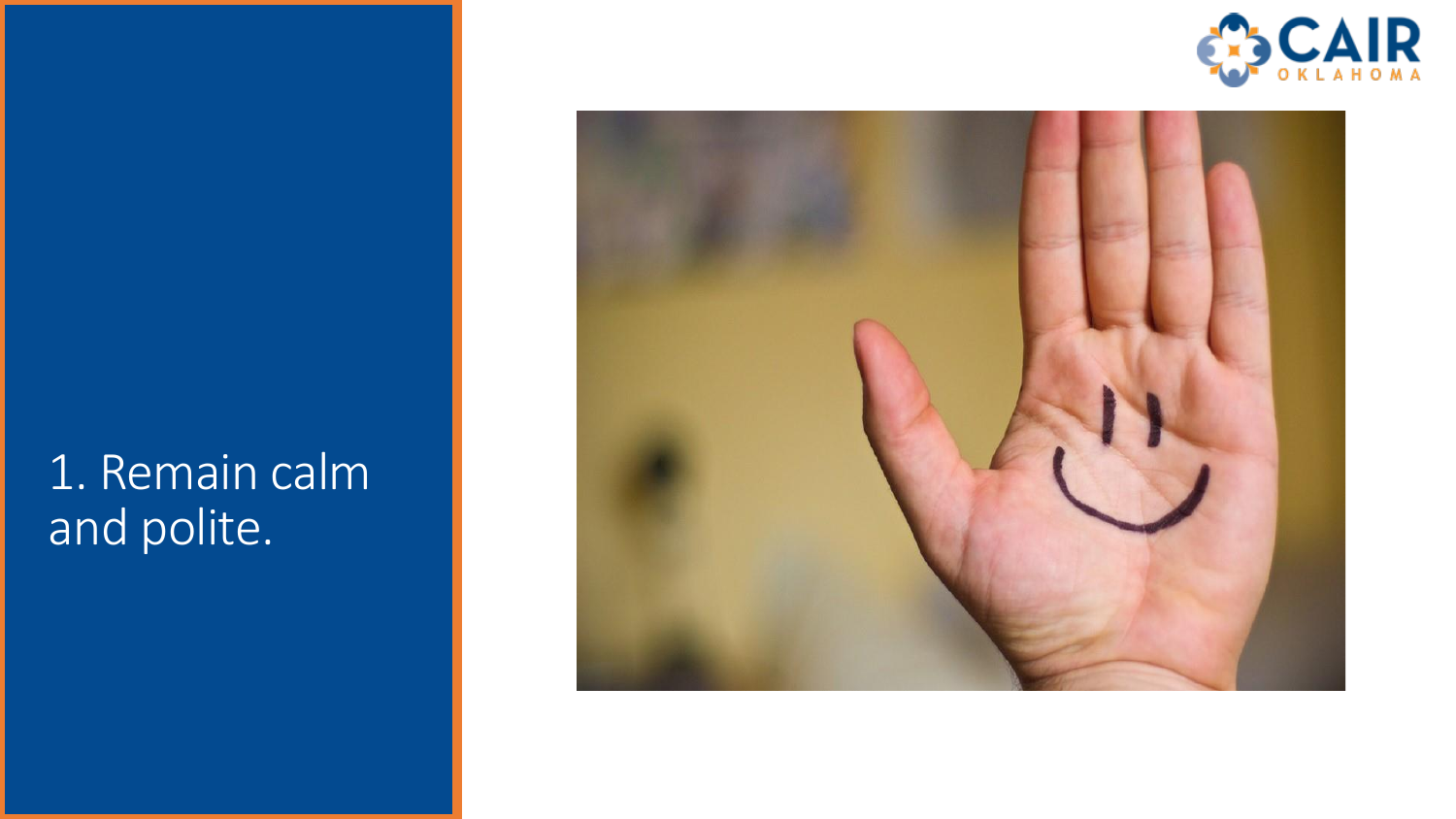

#### 2. Get to a safe place.

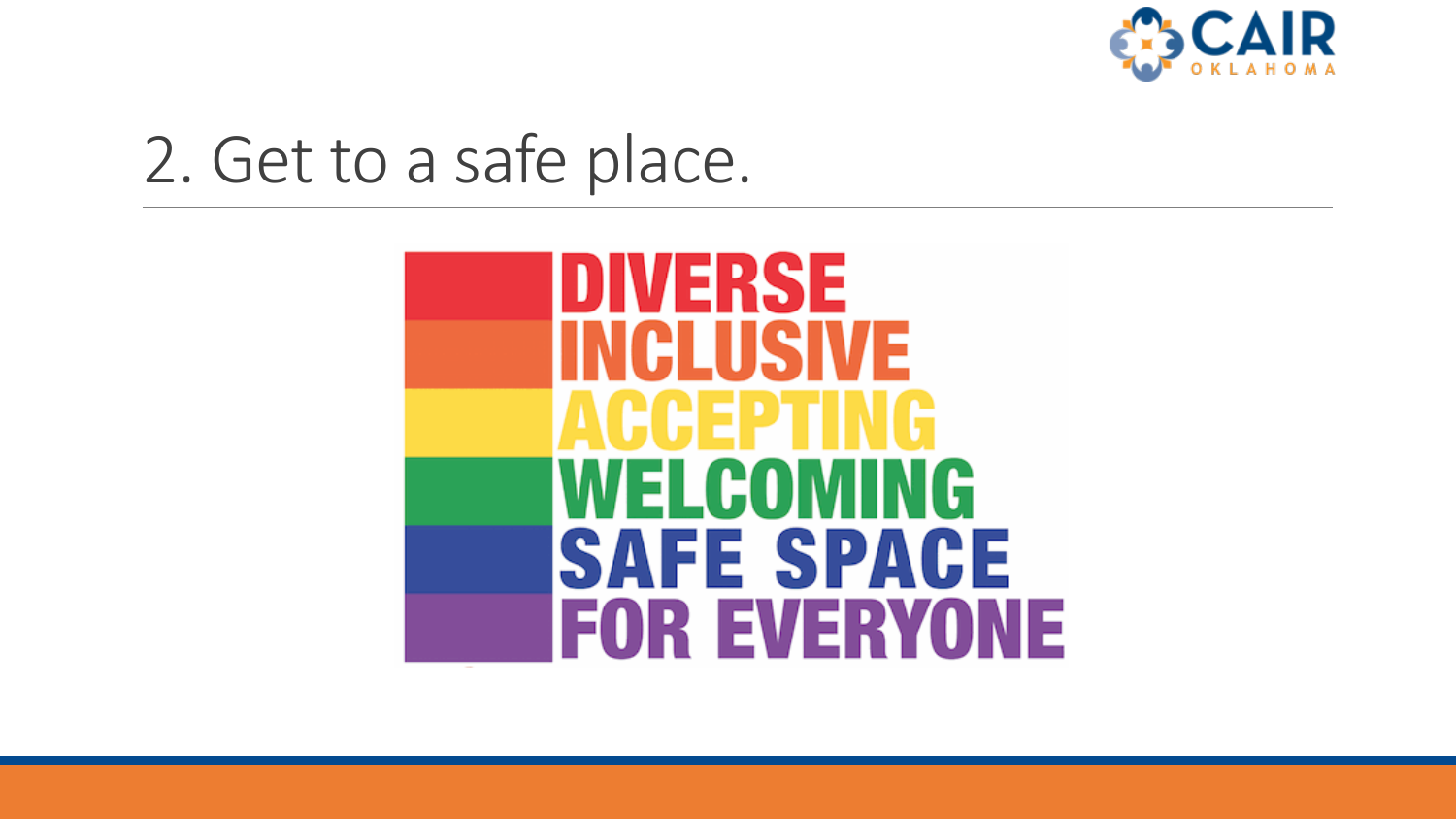#### 3. Address it quickly!

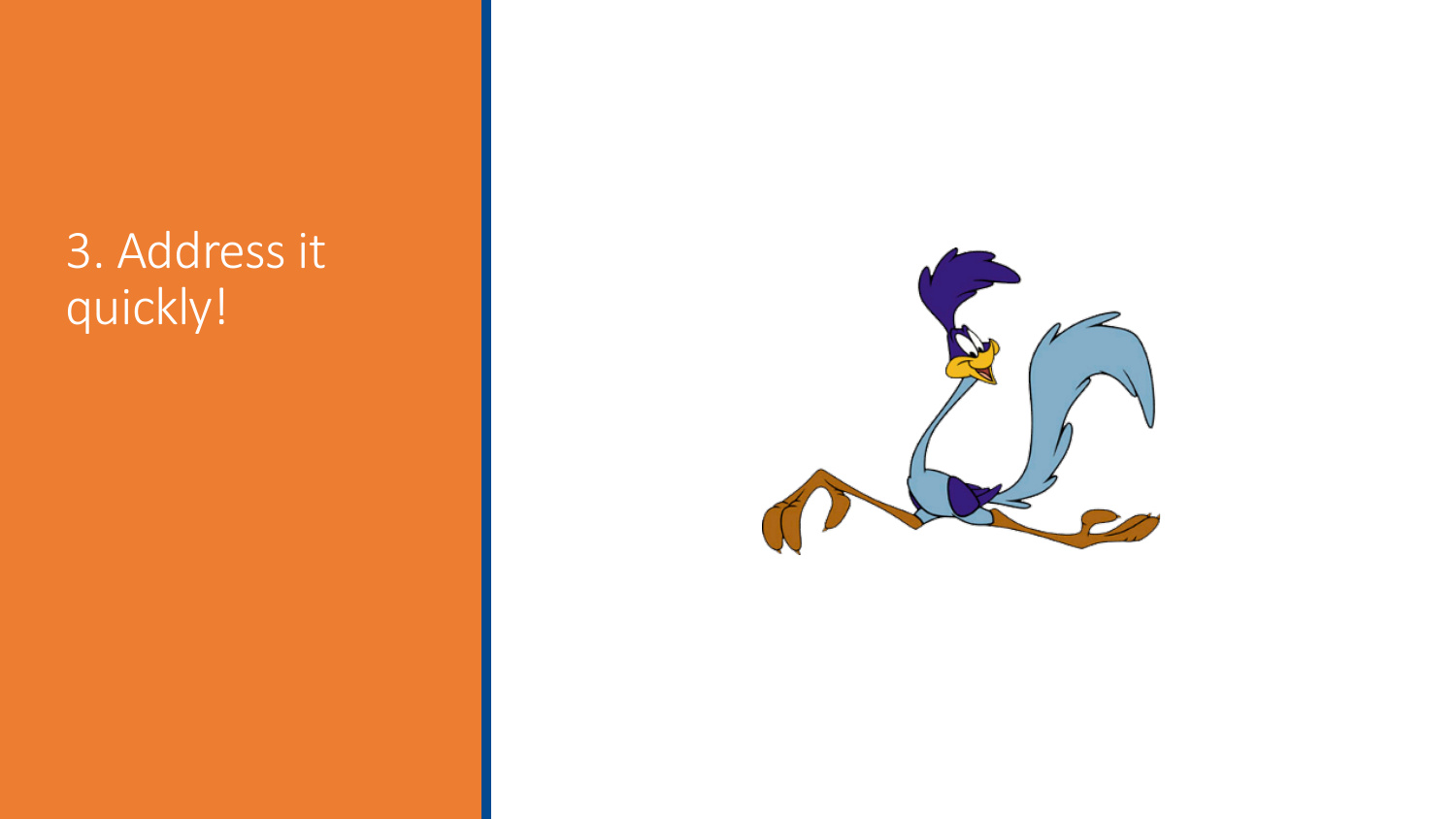

### 4. Report in writing

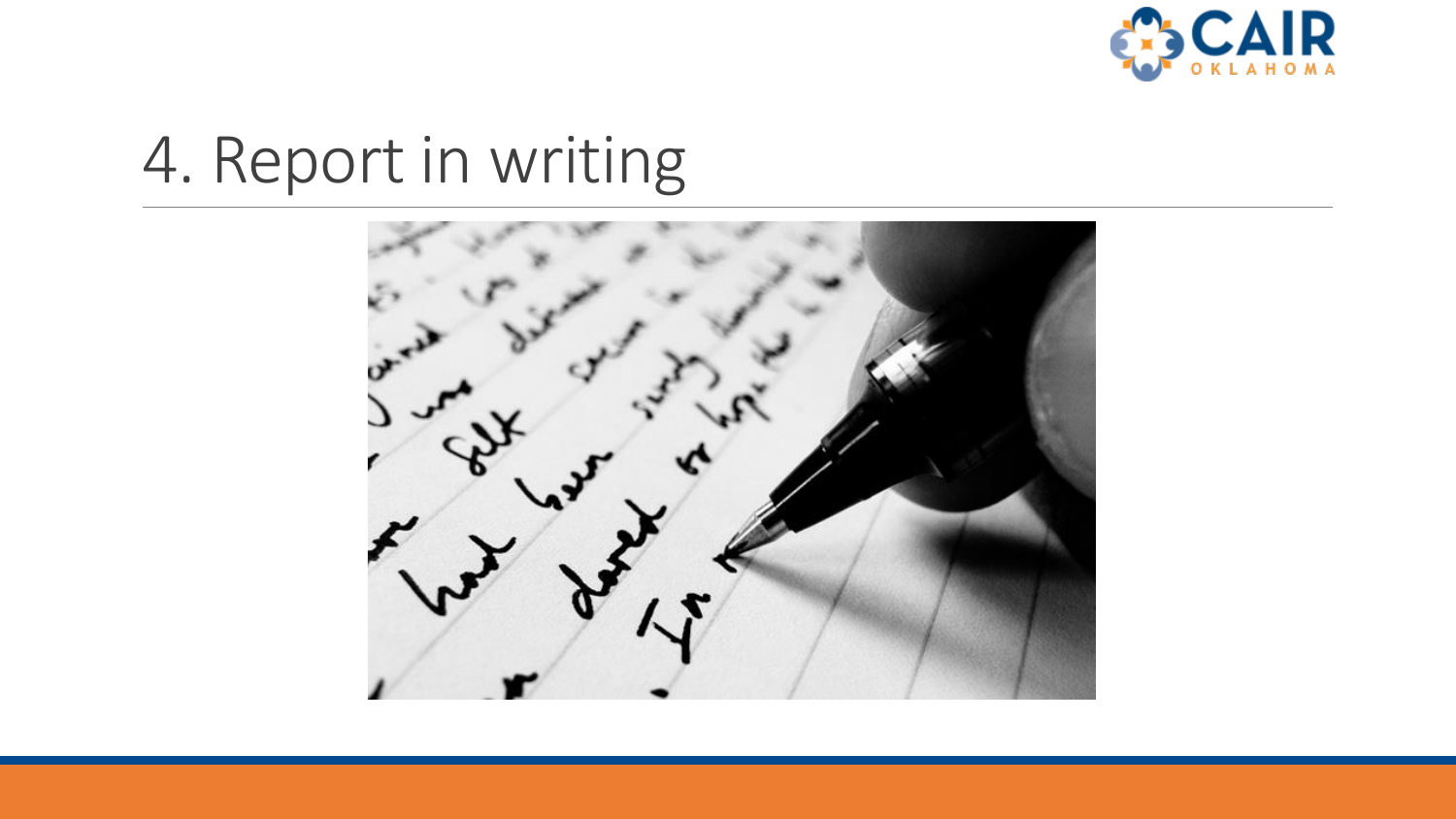

#### 5. Document everything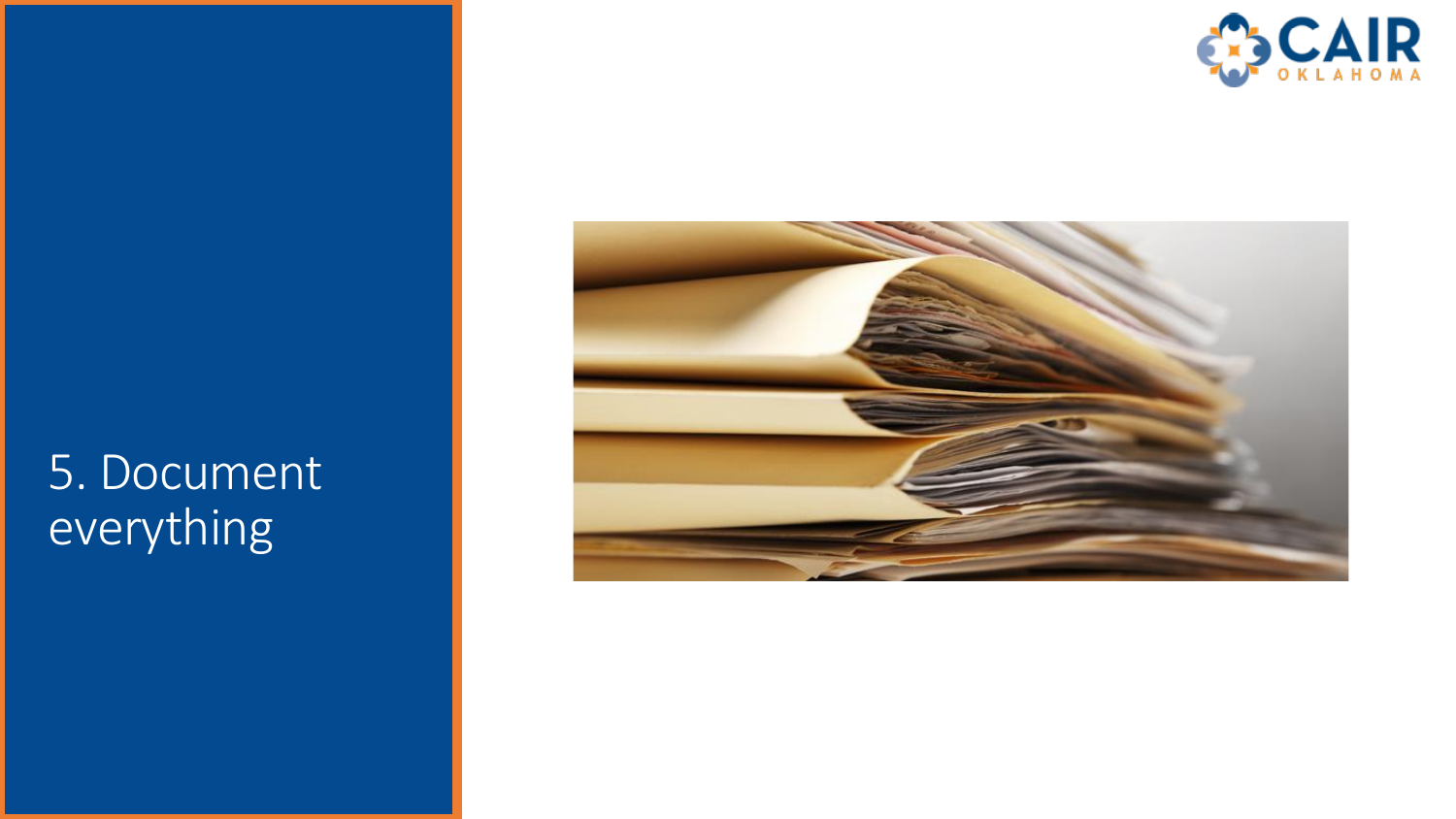

#### 6. Recruit Allies